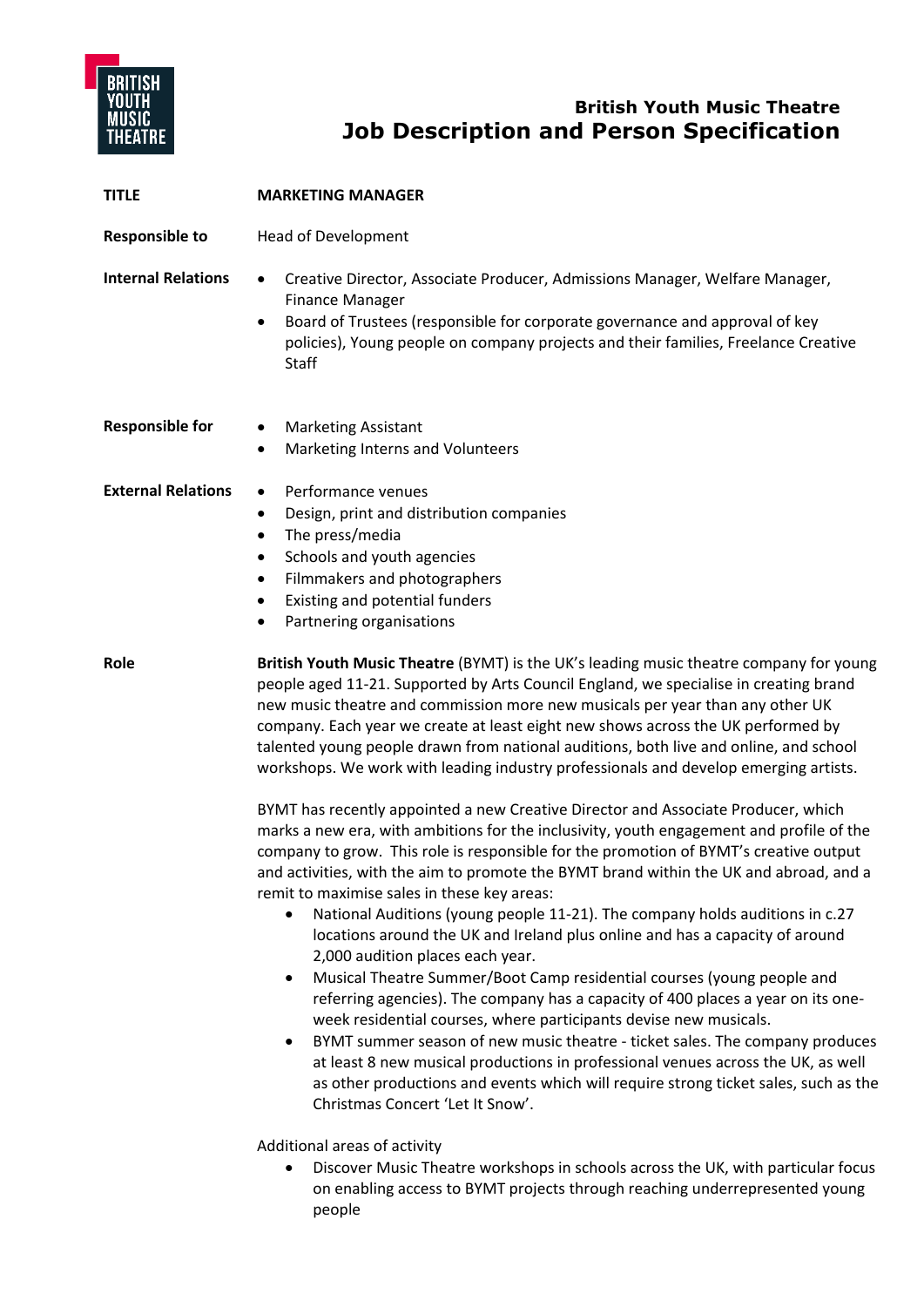- Continuous Professional Development (CPD) courses (LEAs, schools and freelance practitioners)
- Merchandise
- Licensing of BYMT productions

**Main duties** Responsibilities will include:

#### **STRATEGY**

- Managing all marketing for the company and activities within the marketing department.
- Developing and implementing marketing strategy for the company in line with company objectives.
- Agreeing sales targets.
- Planning, implementing and analysing effective marketing campaigns.
- Co-ordinating marketing campaigns with sales activities.
- Overseeing the company's marketing budget.
- Representing the company at high level events. i.e. performances, fund-raisers

### **DESIGN, DIGITAL AND PRINT**

- Working with agencies to design and create campaign assets for all strands of BYMT work.
- Working with print and distribution companies, implementing print and distribution campaigns for promotional activities.
- Maintaining the company website. Working with website developers ongoing development.
- Creating digital content and maintaining BYMT's social media channels (Twitter, Facebook, Instagram, YouTube, Flickr, Blog).
- Maintaining digital archives, filming of productions and courses.
- Creating and implementing effective e-communications.
- Maintenance of BYMT's CRM database including segmentation of data.

#### **MARKETING**

- Managing and improving lead generation campaigns, measuring results.
- Overall responsibility for brand management and corporate identity.
- Planning, creating and implementing digital and print marketing campaigns.
- Planning, creating and implementing effective communications campaigns, insuring press/media presence across activities.
- Working with PR agencies for high profile activities.
- Monitoring and reporting on effectiveness of marketing communications.
- Creating a wide range of different marketing materials.
- Maintaining effective internal communications to ensure that all relevant company functions are kept informed of marketing objectives.
- Analysing potential strategic partner relationships for company marketing.

#### **MEDIA**

- Working with filmmakers on the creation of video promotions, interviews and filming of productions.
- Working with creatives and young people on the creation of audio recordings.
- Working with photographers capturing productions, live events and for press.

#### **MANAGEMENT**

- Recruiting and managing marketing assistants and interns and volunteers at pivotal points of the year.
- Ensuring digital champions (young people) are engaged in every project/production, generating content for social media channels.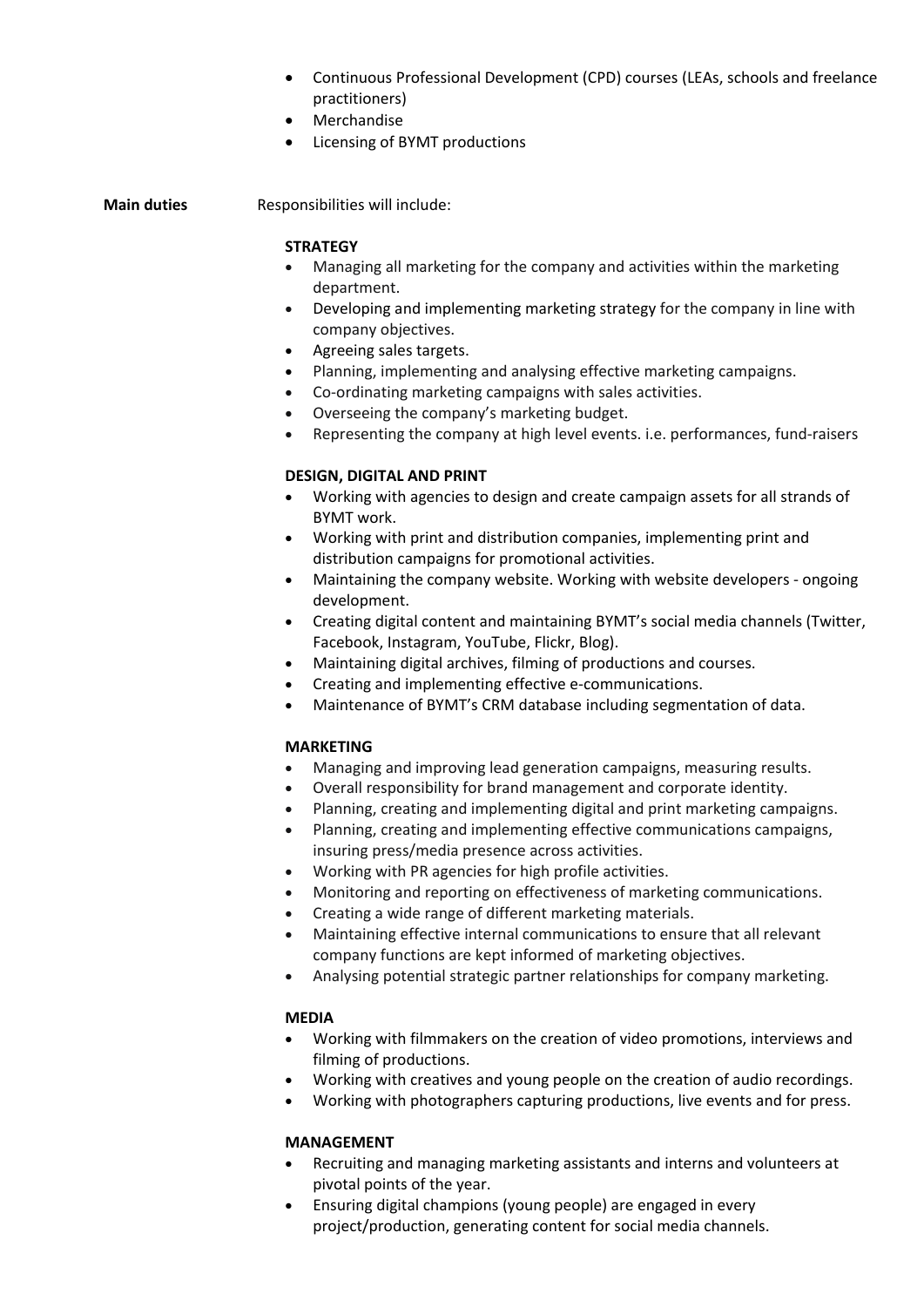• Growing and strengthening BYMT's marketing function and team.

#### **OTHER DUTIES**

|                                     | General administration e.g. dealing with email and phone enquiries, office post<br>and other duties as required.<br>Assisting with other projects as and when required.<br>$\bullet$<br>Ensuring adherence to the company's policies and procedures with particular<br>$\bullet$<br>reference to child protection, inclusivity & relevance and health & safety.<br>Working collaboratively with team members and other colleagues to meet the<br>$\bullet$<br>company's aims and objectives.<br>Working in a flexible manner and undertaking other duties as reasonably<br>$\bullet$<br>requested.                                                                                                                                                                                                                                                                                                                                                                                                                                                                                                                                                                                                                                                                                                                                                                           |
|-------------------------------------|------------------------------------------------------------------------------------------------------------------------------------------------------------------------------------------------------------------------------------------------------------------------------------------------------------------------------------------------------------------------------------------------------------------------------------------------------------------------------------------------------------------------------------------------------------------------------------------------------------------------------------------------------------------------------------------------------------------------------------------------------------------------------------------------------------------------------------------------------------------------------------------------------------------------------------------------------------------------------------------------------------------------------------------------------------------------------------------------------------------------------------------------------------------------------------------------------------------------------------------------------------------------------------------------------------------------------------------------------------------------------|
| <b>Working with</b><br>young people | The postholder will be required to pass a Disclosure and Barring Service (DBS) check                                                                                                                                                                                                                                                                                                                                                                                                                                                                                                                                                                                                                                                                                                                                                                                                                                                                                                                                                                                                                                                                                                                                                                                                                                                                                         |
| <b>Terms</b> and<br>conditions      | Salary/fee $-$ £30,000 - £32,000 p.a. according to experience.<br><b>Contract</b> - A permanent contract with the possibility of flexible working<br>Probationary period - 3 months<br>Place of work - British Youth Music Theatre, Mountview, Peckham, London, SE15 5JT<br>Hours of work - 37 <sup>1</sup> / <sub>2</sub> p.w. full time - however a 4-day (30hrs) or 3-day (22.5hrs) week<br>could be considered for the right candidate.<br>Office hours - normally 10.00am to 6.00pm but the company is flexible in its approach<br>to hours.<br>Out of office - the post holder will be expected to attend performances and may on<br>occasions be expected to stay on BYMT residential courses.<br>The postholder is encouraged to attend selected activities and projects on which BYMT<br>is working which will, almost always, be in addition to the normal working hours.<br>Holidays - The post holder will be entitled to four weeks (20 days) paid holiday and time<br>off in lieu for any bank holidays or weekends worked as required. Most of BYMT's<br>courses take place during school holidays and as a result, holidays are generally not<br>allowed during the period 15 July to 1 September.<br>Pensions - BYMT operates a workplace pension scheme through NEST.<br>Presentation - casual in the office but smart for occasional events and meetings. |

#### **Inclusivity Statement**

BYMT is committed to creating an inclusive culture in all its activities; equality of opportunity for all staff and applications from individuals are encouraged regardless of age, disability, sex, gender reassignment, sexual orientation, pregnancy and maternity, race, religion or belief and marriage and civil partnerships. We are particularly keen to hear from people from global majority backgrounds and from candidates who self-identify as disabled as they are under-represented in our workforce.

#### **Person Specification**

British Youth Music Theatre (formally Youth Music Theatre UK) is seeking an enthusiastic and creative individual to promote all of BYMT's activities and raise the profile of the company's work. The postholder must have experience of creating, implementing and analysing marketing campaigns. Excellent communication skills (in all aspects) are essential, as is a good knowledge of utilising digital and social media channels for different audiences. Understanding campaign strategies is also useful, as is enthusiasm for working with and for young people. The postholder will be a team player and able to manage a large workload. The successful candidate will join a team of 9 staff in our lively office in Mountview.